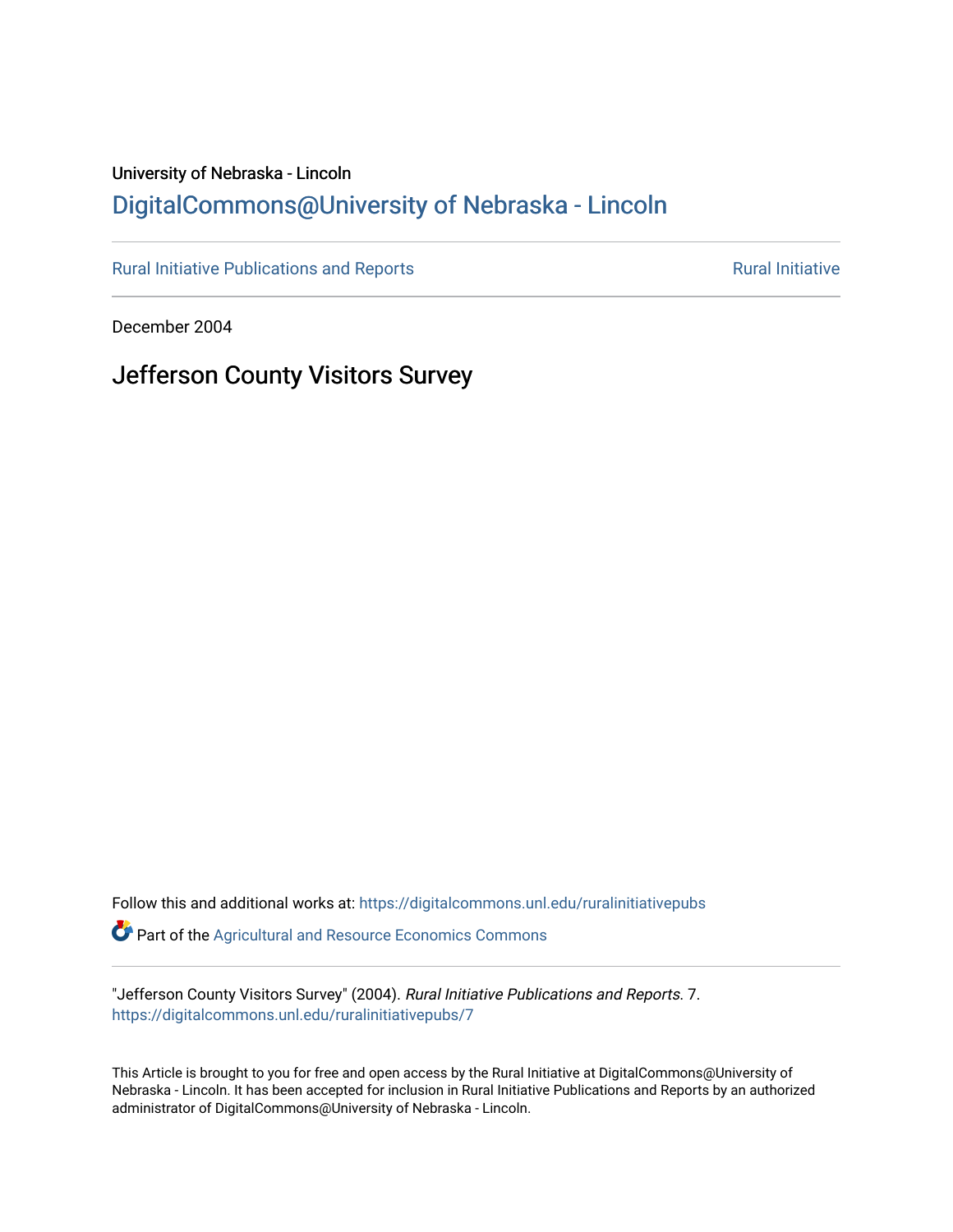# **Jefferson County Visitors Survey June - December, 2004**

Prepared by:

The Jefferson County Visitors Committee

The University of Nebraska Rural Initiative

And

University of Nebraska Cooperative Extension – Jefferson County

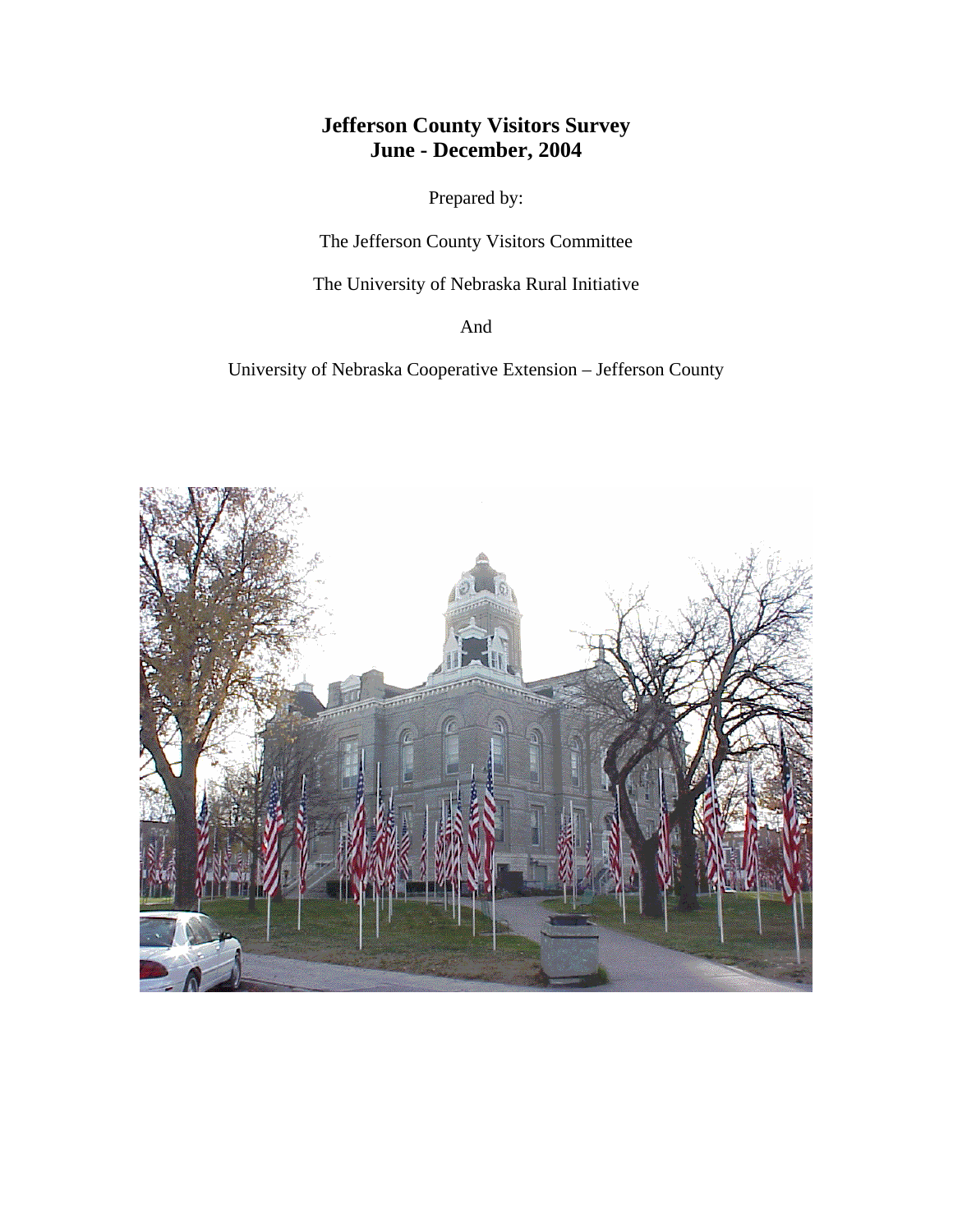# **Jefferson County Visitors Survey June - December, 2004**

#### **Introduction**

Between the months of June and December, 2004, the Jefferson County Visitors Committee, with the assistance of the University of Nebraska's Rural Initiative and Nebraska Cooperative Extension, conducted a survey of visitors to Fairbury and the Jefferson County area.

The survey was designed to provide information related to the activities and experiences of tourists and other visitors to the Jefferson County area, especially as related to the hospitality industry.

#### **Survey Design**

Survey crews were assigned to locations where Jefferson County visitors are known to congregate. They were instructed to approach individuals at each venue with a very brief checklist designed to determine if the individual was a Jefferson County resident or an out-oftown visitor. Non-residents were asked if they were willing to complete a questionnaire related to their Jefferson County visit. Those who agreed to complete the survey were given copies of an explanatory letter, the survey instrument, and a pre-addressed, stamped envelope. Surveys were to be returned to the Fairbury Chamber of Commerce for later analysis.

The investigators set a goal of 150 completed surveys for the project. The process in fact netted 145 useable surveys, representing 390 total visitors.

#### **Limitations of the Data**

Visitor surveys differ from other forms of survey research in that it is impossible for the investigators to identify all of the members of the potential study population, and it is therefore impossible to draw a true random sample to poll. For this study, the investigators chose to address this problem by sampling locations and times and polling visitors who happened to be at a particular venue at a particular time.

While the 145 respondents do indeed provide us with valuable information regarding the experiences and perceptions of Jefferson County visitors, the fact that we do not know the actual size of the study population means that we cannot properly place confidence intervals around their responses. That is, it is not possible for us to say that X% of all visitors (plus or minus some level of statistical confidence) have a given opinion or characteristic based upon what we know of the opinions and characteristics of the study group.

The reader should interpret the results of this study with the above statistical limitations in mind.

All percentages have been rounded to the nearest whole percent.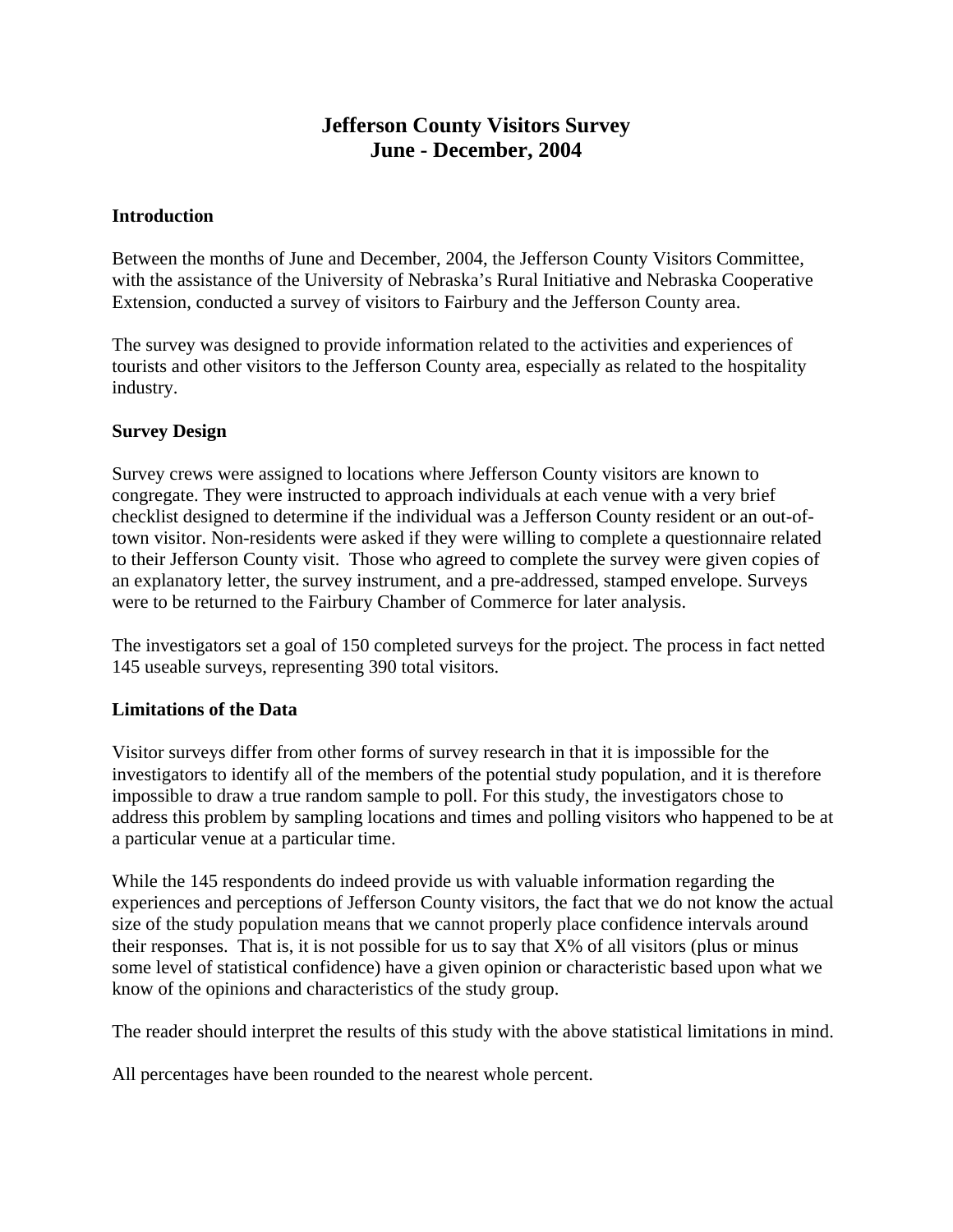#### **Characteristics of the Respondents**

- The survey returned 145 useable questionnaires, representing 390 total visitors.
- Surveys were most often completed by female visitors (61%).
- Respondents ranged in age from 22 to 77-years. The median age of the respondent group was 55-years, and the modal age was 65-years (11 respondents).
- Respondents most often characterized their household as being a couple with grown (or no) children (50%).
- The next most common household description was that of a two-parent family with children (20%).
- Single persons and single parents were also represented, but in smaller numbers (totaling less than 16%).
- More than 10% of those responding characterized their household as "other" (12%). This could reflect any number of living arrangements.
- Respondents most often indicated that their place of residence was Lincoln (15%), Beatrice (10%) or Omaha (3%), Nebraska. The remaining 72% of respondents identified 86 different communities as their home.
- Respondents came from 20 states.
- The most common state of residence was Nebraska (54%). Kansas was home to 15% of the respondents, while Colorado, Iowa and Missouri combined were reported as the residence of another 13% of those responding.
- Other states represented were: Arizona, Georgia, Indiana, Massachusetts, Michigan, Minnesota, New York, Ohio, Oklahoma, Tennessee, Texas, West Virginia, Wisconsin and Wyoming.
- Respondents were in general well educated, with 72% reporting that they had received at least some advanced education and 32% indicating that they had obtained a four-year college degree or beyond. By comparison, roughly 25% if Nebraskans over the age of 25 years have obtained a college degree. Only one respondent reported having not completed high school.
- Respondents reported a range of household income levels. This is often seen as a personal or sensitive question, and 19 respondents (13%) chose not to answer it. Of those who did respond, 14% reported incomes of over \$75,000. The most commonly reported income level was between \$25,000 and \$40,000 (37%). Incomes below \$25,000 were reported by 13% of those responding. In all cases, these responses are reasonably similar to those of the average Nebraska Household.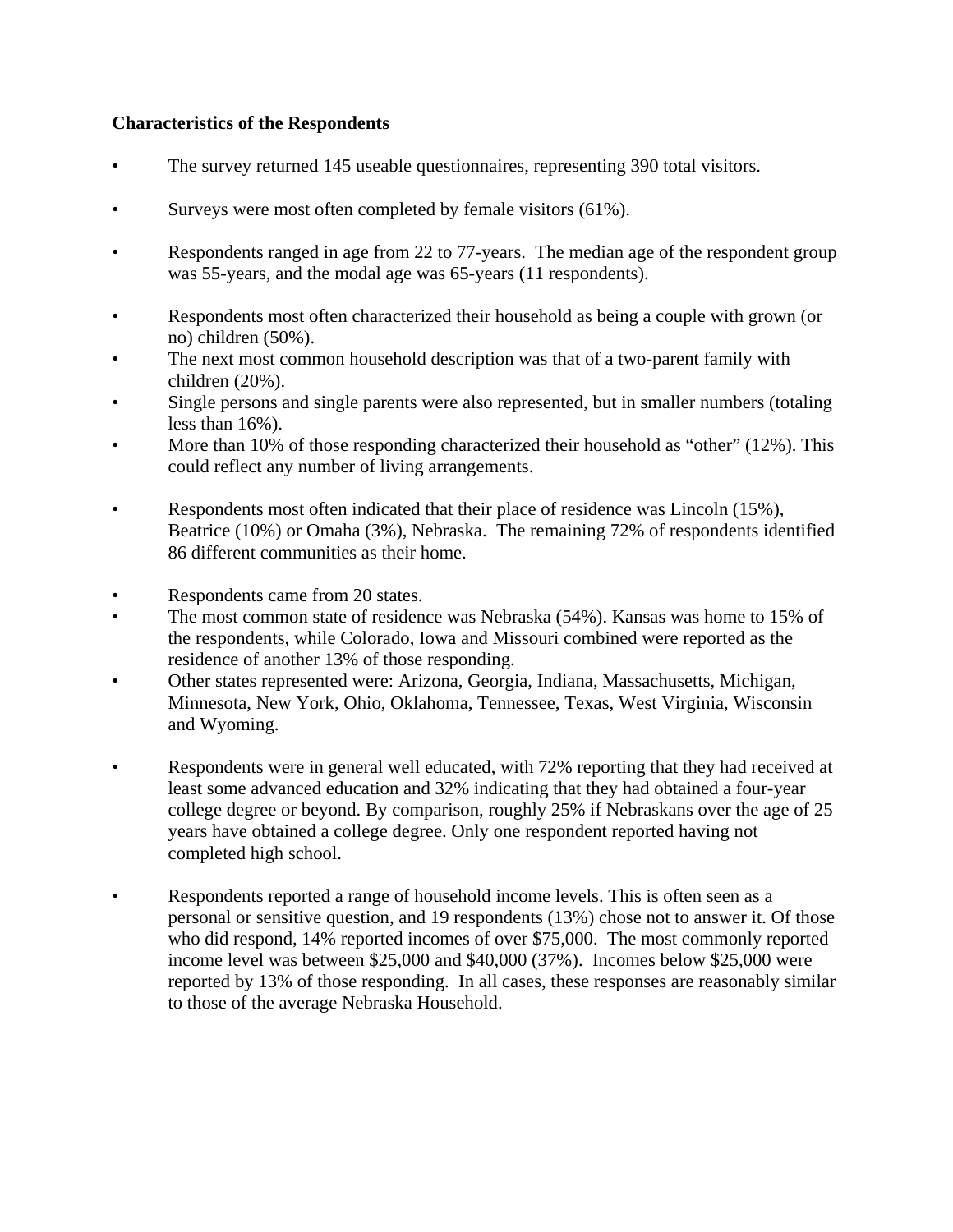# **Characteristics of the Jefferson County Visits**

- For 84% of those responding, Jefferson County was their final destination.
- Respondents most often indicated that their reason for being in Jefferson County was to attend a festival or event (41%). This is hardly surprising since just over one-third of all surveys were distributed during Flea Markets.
- Other commonly cited reasons for visiting Jefferson County were "touring and passing through" (12%), "personal" activities (11%) and general leisure activity (9%).
- Most respondents were traveling with one other person (49%) or in a group of four  $(16\%)$ .
- Only one respondent reported being part of a larger (12 person) visitor group.
- When the one large group is excluded, the average group size was 2.6 persons.
- Among overnight visitor groups, the average size was nearly identical, at 2.8 persons.
- RV groups tended to be the smallest, averaging only 2 persons per visitor party.
- Visitors to the Jefferson County area can generally be described as middle age or older.
- The most frequently reported age group was between 56 and 70 years of age.
- Respondents reported persons of that age in their group 52% of the time.
- The next most commonly reported age group was 40 to 55-years (41%).
- In total, 294 (60%) of the 490 visitors described in the survey were over the age of 40.
- Respondents reported traveling with children age 12-years or younger 14% of the time.
- Respondents reported traveling with teen age children 9% of the time.
- Respondents reported traveling with persons over 70-years of age 16% of the time.
- The majority of those responding (54%) planned on spending at least one night away from home during their trip, and nearly all of those (94%) reported that they would spend at least one night in Jefferson County.
- This represented a total of 75 visitor groups, and 206 individual visitors.
- Of those planning to spend the night in Jefferson County, 79% planned on two or more nights.
- The average length of stay in Jefferson County was estimated at 2.5 nights.
- Just over half of the respondents who were spending the night were staying in a hotel or motel (51%).
- An RV or motor home accounted for an additional 34% of overnight lodging plans.
- Small numbers of overnight visitors planned on tenting, or staying with friends or relatives.
- No respondents reported plans to stay in a bed and breakfast facility.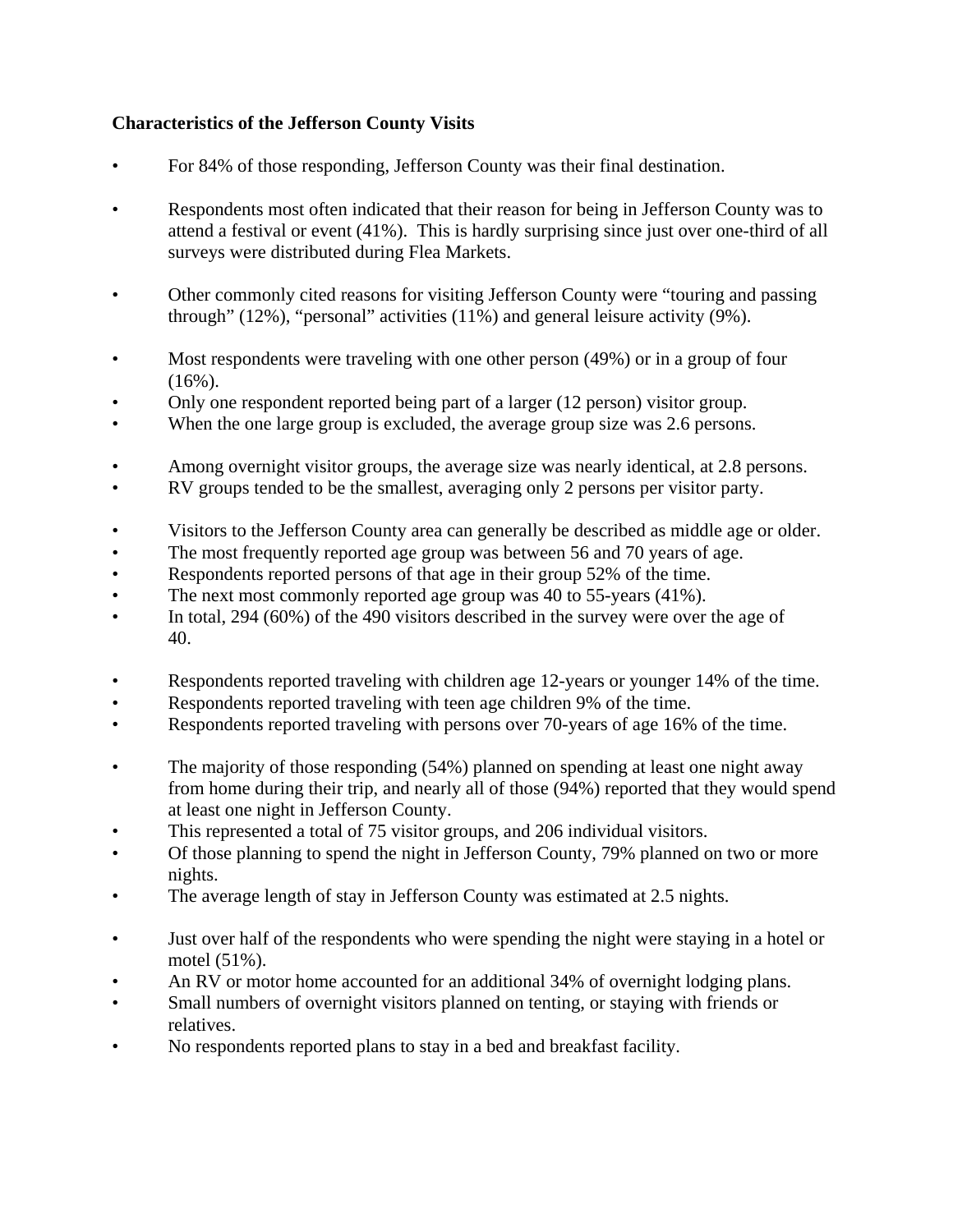## **Reasons for Selecting Lodging**

The 75 respondents who reported that they were spending the night in Jefferson County were asked what lodging attributes influenced their choice of accommodations.

- A good value for the price was identified as being either important or very important to the lodging choice of 92% of those responding to this question.
- Not just value, but an economy price was identified as important or very important by 71% of the respondents.
- Cable television was identified as important or very important by 67% of the respondents.
- Also frequently identified as important or very important in the respondents' lodging selection were previous experience (62%), daily (as opposed to longer term) rental rates (60%), a unique experience (59%) and a nature setting (56%).

Because a relatively high proportion of those spending the night in Jefferson County were staying in recreational vehicles, it is interesting to examine their lodging priorities separately.

- Value for the price was again the item most often listed as important or very important by the RV group (85%).
- However, equally likely to be identified as important or very important was a nature setting (85%)
- Also frequently identified as important or very important by RV guests were a "unique" experience (83%), historical or architectural significance (75%), economy pricing (69%) and the availability of daily rates (64%).

# **Visitor Spending**

- Respondents estimated that their parties would spend a total of over \$16,600 while they were in Jefferson County.
- The average respondent estimated that their party would spend \$96.80 while in Jefferson County (one extreme estimate of \$2,700 was excluded from this average).

## Respondents estimated average *total party expenditures* of:

- \$37 for lodging (for those spending the night)
- \$21 for bars and restaurants
- \$15 for transportation (including fuel)
- \$ 7 for groceries
- \$27 for shopping
- \$ 9 for miscellaneous items
- Overnight visitor parties estimated that they spent approximately \$138 total, and \$100 on non-lodging related items per visit.
- On a per person basis, overnight visitors spent 56% more on non-lodging items while in Jefferson County than did single day visitors: \$36 compared to \$23 per person. (It is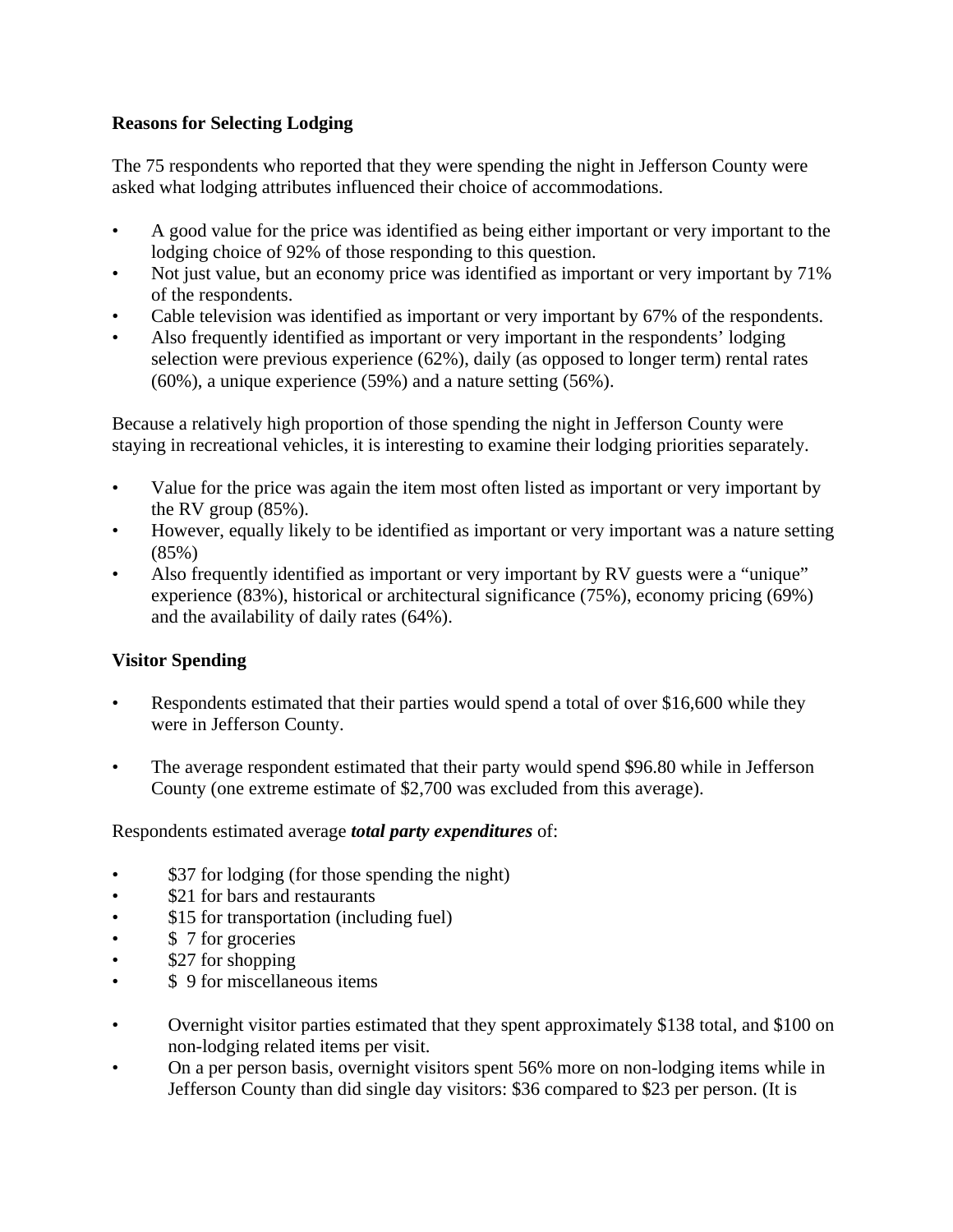however important to remember that the spending of overnight guests may be spread over several days.)

- Twenty-two respondents indicated that their party would spend no money at all in Jefferson County.
- Parties traveling in RVs, even though spending the night, spent slightly less than the average visitor party, estimating total expenditures of \$85, with \$67 of that being spent on non-lodging related items.
- However, on a per person basis, their spending was very similar at \$35. This is, of course, because the average RV group consisted of only 2 persons.
- RV travelers estimated that their average expenditure for lodging fees would be only \$18, and ten of these respondents estimated that they would incur no such expenses at all.
- RV travelers estimated that their average transportation related expenditure would be \$29.
- Respondents representing the 25 RV groups estimated that they would have total expenditures of \$2,125 while in Jefferson County.

## **Planning in Advance**

- The average respondent indicated that their visit was planned 71-days in advance. This was somewhat skewed by 18 respondents who had made plans as much as a full year ahead of their visit.
- Planning ahead was fairly typical, with 44% of those responding that they had planned their visit 30-days or more prior to arriving in Jefferson County.
- Respondents indicated that they had planned their visit 24-hours or less before arriving in Jefferson County only 9% of the time.
- Respondents who spent the night had planned for the trip an average of 90 days in advance.
- However, overnight visitors who made lodging reservations typically did so only 24-days prior to their visit.

*Again, this number is skewed by the small number of visitors who made reservation anywhere from 90-days to a year ahead of their visit.* 

- In fact, most overnight visitors (67%) indicated that they had made lodging reservations 24-hours or less before their visit, or had sought lodging upon their arrival.
- Of the 36 visitors who indicated that they were staying in a motel, 12 had not made reservations before arriving.
- Of the 23 visitors who indicated that they were staying in an RV, 22 had not made reservations before arriving.

## **Return Visitors**

The majority of survey respondents (81%) were repeat visitors, indicating that they had visited Jefferson County on one or more previous occasions.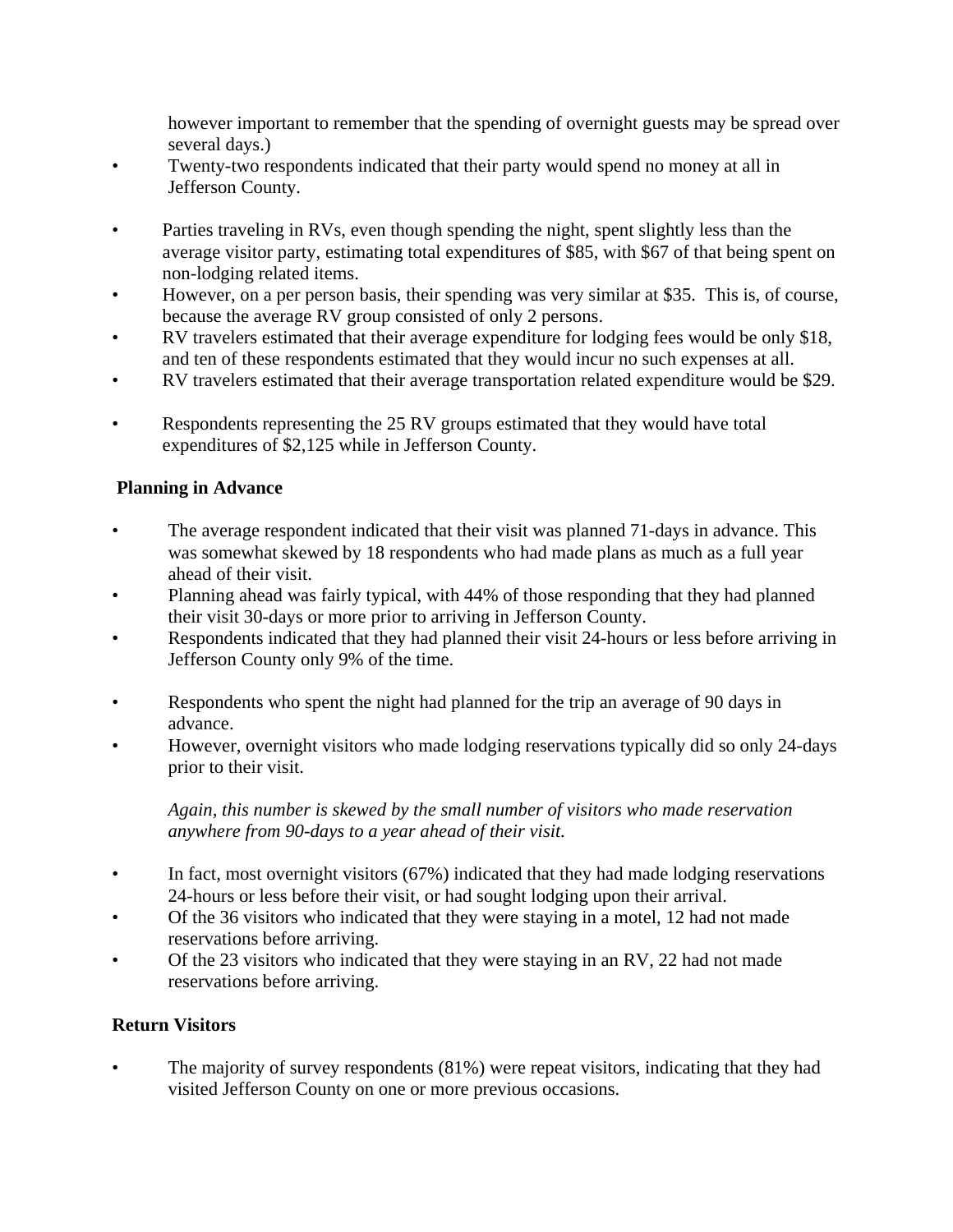- A very small number of the repeat visitor group (8%) indicated that they are regular visitors, having been in Jefferson County 20 times or more over the last 5 years.
- Another 28% of repeat visitors indicated that they were in Jefferson County once or twice a year (between 5 and 10 visits over the last five years).
- Very occasional repeat visitors (less than annual) made up 21% of the respondent population.
- Among visitors spending the night in an RV, 64% reported having made previous visits to Jefferson County.
- Among repeat visitors, 59% reported 10-year or longer histories of visiting the community, while 25% of the repeat visitors responding have been coming to Jefferson County for three or fewer years.
- Over one-third (37%) of the repeat visitors reported having made 10 or more lifetime trips to Jefferson County.

# **Perceptions of Return Visitors**

Responding return visitors were asked to identify changes that they perceived as having occurred in Jefferson County in the time that they have known it.

- More than one-third (39%) of respondents indicated that the overall Jefferson County visitor experience has improved, while most (55%) felt that the overall experience was unchanged.
- Only a small number (3%) felt that the overall visitor experience had declined.
- Similar results were found for most of the individual items listed for evaluation. Most commonly seen as "improved" were access (42%), attraction opportunities (37%), hospitality and service (35%), general attractiveness (34%) and the natural environment (32%).
- A sizeable percentage of respondents reported *declines* in the areas of restaurant selection (23%) and shopping opportunities (27%).

Complete responses for these questions can be found in Table 1 at the end of this report.

## **Importance of Community Attributes**

Respondents were asked to rate 26 community attributes as to their importance in the selection of Jefferson County as a destination or stopping point. Those attributes that *more than half* of the respondents labeled as either *important or very important* to their decision to visit Jefferson County included:

- Natural Environment (77%)
- Outdoor Experience (70%)
- Small Town Feel (69%)
- Festival or Event (65%)
- Rock Creek Station (62%)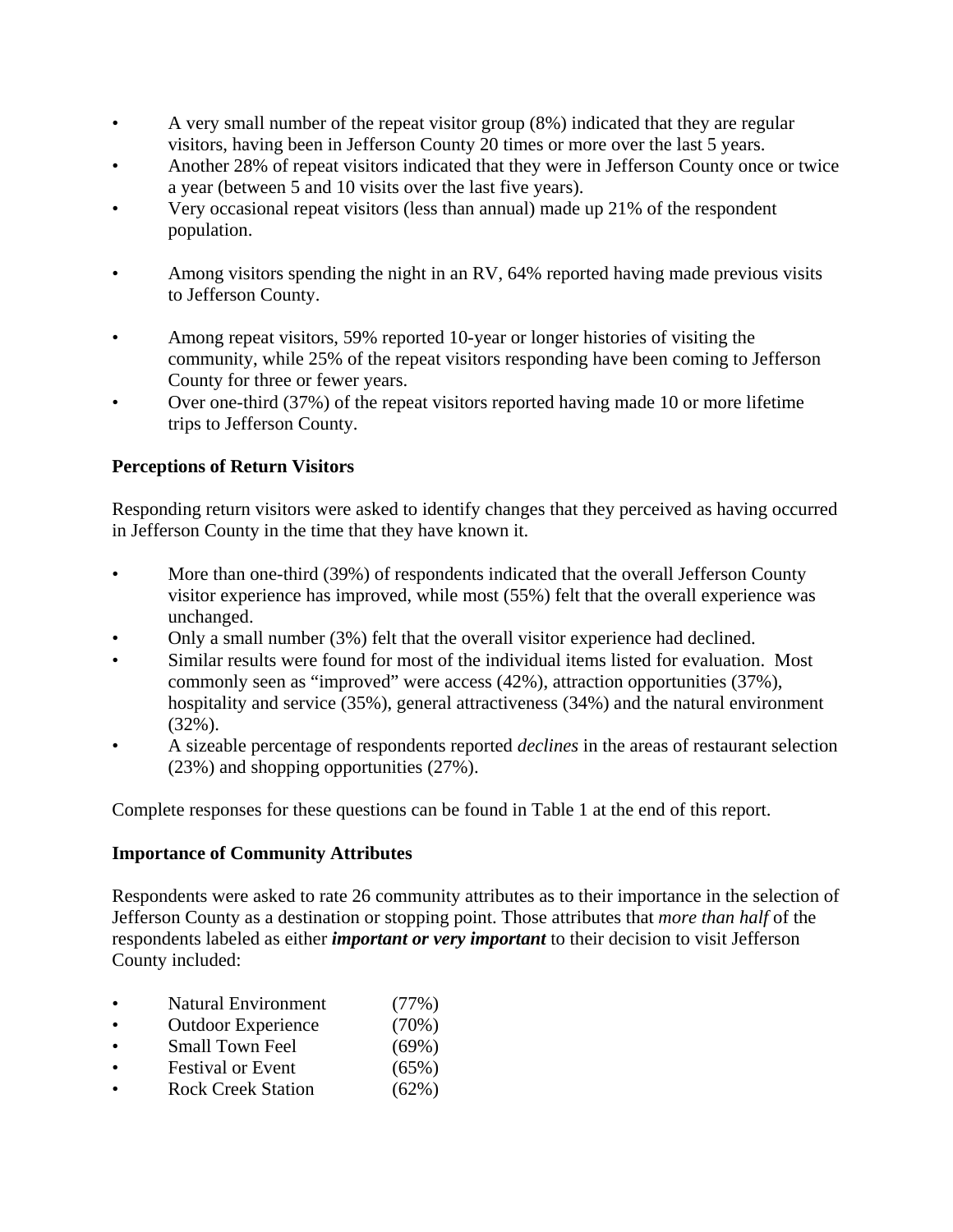| <b>Scenic Drives</b>   | (61%)    |
|------------------------|----------|
| <b>Historical Tour</b> | (60%)    |
| Oregon Trail           | $(60\%)$ |
| Shopping               | (56%)    |
| Antiques               | (55%)    |
| Lakes, Streams Rivers  | (52%)    |

Those attributes identified as *not important or not very important* by *75%* or more of those responding included:

|  | <b>Golf Course</b> | (89%) |
|--|--------------------|-------|
|--|--------------------|-------|

- Bed & Breakfast (88%)
- Fitness Center (85%)
- Mausoleum (80%)

#### **Rating of Community Attributes**

Respondents were asked to rate their experience of the same 26 Jefferson County attributes *IF* they had in fact had experience with that item. The Jefferson County attributes most often rated as *good or very good* included:

- Natural Environment (89%)
- Festival or Event (87%)
- Outdoor Experience (84%)
- Small Town Feel (83%)
- Rock Creek Station (81%)
- Antiques (75%)
- Historical Tour (77%)
- Oregon Trail (77%)
- Scenic Drives (73%)
- Crystal Springs Campground (69%)
- Rock Island Depot (65%)
- Lakes, Streams, Rivers (63%)
- Wildlife/Bird Viewing (61%)

The Jefferson County attributes most often rated as *not good or not very good* included:

- Golf Course (73%)
- Bed & Breakfast (69%)
- Entertainment/Nightlife (68%)
- Fitness Center (67%)
- Mausoleum (55%)
- Hiking Biking Trails (50%)

In general, respondents appeared to get what they expect from a trip to Jefferson County, rating as good or very good those community attributes that were important to them when selecting a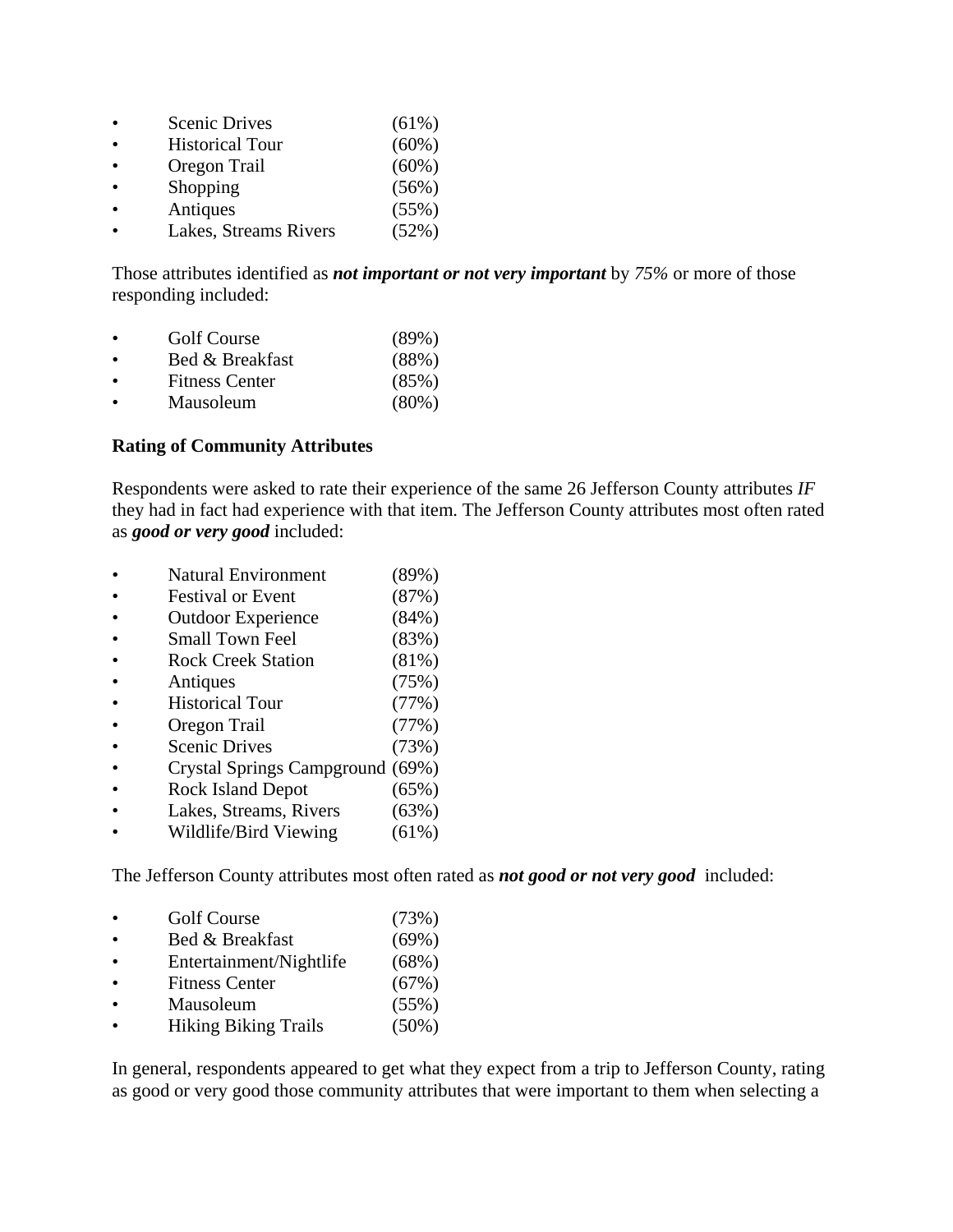destination, and rating as not good or not very good those items that were less important to them. It appears that visitors to Jefferson County do not come in search of things that the community is not well able to provide.

On the one hand, this is good in that it helps to define attractions that are likely to result in satisfying experiences for visitors. It also helps to identify those attractions that might benefit from additional attention and improvement as resources permit. On the other hand, the results may seem disappointing if attractions in which the community finds particular pride are either unknown or unappreciated. In both cases, there is a marketing lesson to be learned.

There appears to be a "prairie history" theme within these responses. Visitors to Jefferson County seem to enjoy the small town ambience and natural setting that they find there, and to be pleased with the historical attractions that the community provides. The responses related to the Rock Island Depot are especially interesting in this regard. Since the Depot is a fairly new attraction, it is not surprising that it was not seen as an "important" attraction. However, upon arriving in the community, nearly 2/3 of the visitors who reported having an experience related to the Depot found it to be "good or very good."

The complete listing of the reported importance and rating of all 26 items can be found in Tables 2 and 3 at the end of this report.

The weather was seen as good to excellent by 66% of those responding (7 persons complained that it was "poor").

## **Planning to Return**

- More than one-third (41%) of respondents indicated that it was likely or very likely that they would return to Jefferson County. Only ten respondents indicated that they would definitely not be back.
- Of the respondents who indicated that they would return, 79% felt that they would do so within the year, and 84% within two-years.
- The most popular season for hypothetical visits was autumn. 74% of those interested in returning indicated that they would be interested or very interested in a fall visit.
- Respondents also indicated that they would be interested or very interested in returning in the summer (72%), spring (70%).
- Winter visits were considerably less appealing with only 36% indicating that they would be interested or very interested in visiting during that season. Note, however, that this still represents over 1/3 of those who plan to return to the Jefferson County.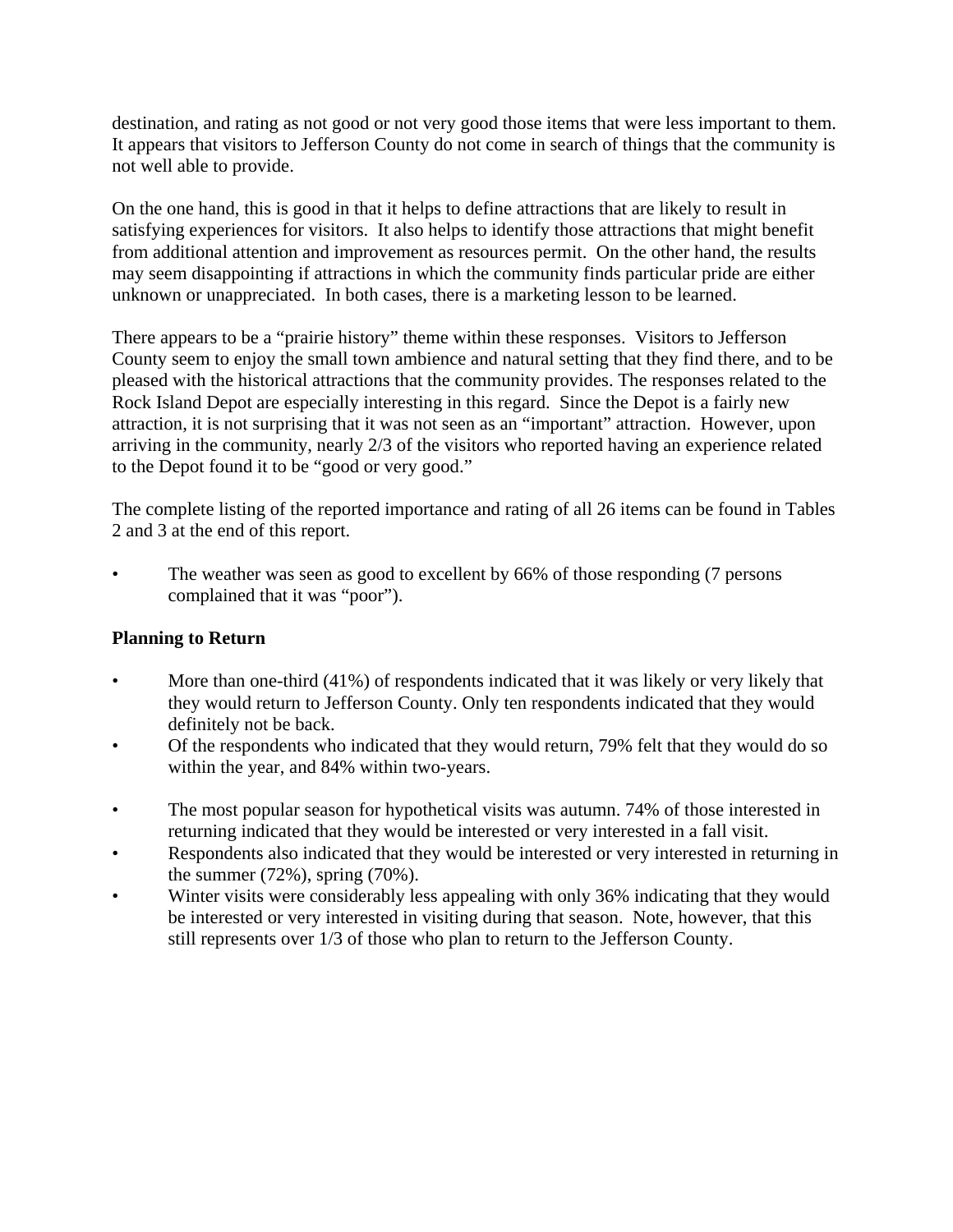## **Learning about Jefferson County**

Respondents were asked what information resources helped them to become aware of Jefferson County.

- A previous visit or visits was the most frequently identified method of learning about Jefferson County. Respondents indicated that such experience was important or very important to creating awareness of the community 71% of the time.
- Information or recommendations received from friends or relatives were reported as being important or very important in creating awareness of Jefferson County 55% of the time.
- The nine information sources offered and the proportion of respondents indicating that they were either *important or very important* to creating awareness of Jefferson County were:
- Previous Visits (71%) • Friends/Relatives (55%) • Articles/Documentaries/News (37%) • State Tourism Information (37%) • Area Chamber/Tourist Information (31%) • Newspaper/Magazine Ads (30%) • Radio/TV Ads (24%) • Internet  $(20\%)$ • Other  $(17\%)$ • Sport Show  $(10\%)$
- When asked if they were interested in receiving information and updates about Jefferson County through electronic mail, (72%) of respondents indicated that they were **not**.
- Of those who indicated that they were interested in such information and updates, 86% felt that it should be provided by a single organization or source rather than by individual businesses.
- When asked if they would like to receive specific kinds of information about activities and opportunities in Jefferson County, people indicated slightly more interest, albeit for a small number of items. The information items listed and the proportion of respondents interested in receiving such information were:
- Festivals and Events (24%)
- Arts/Cultural Activities (16%)
- Special Shopping/Sales (15%)
- Area Conditions ( 9%)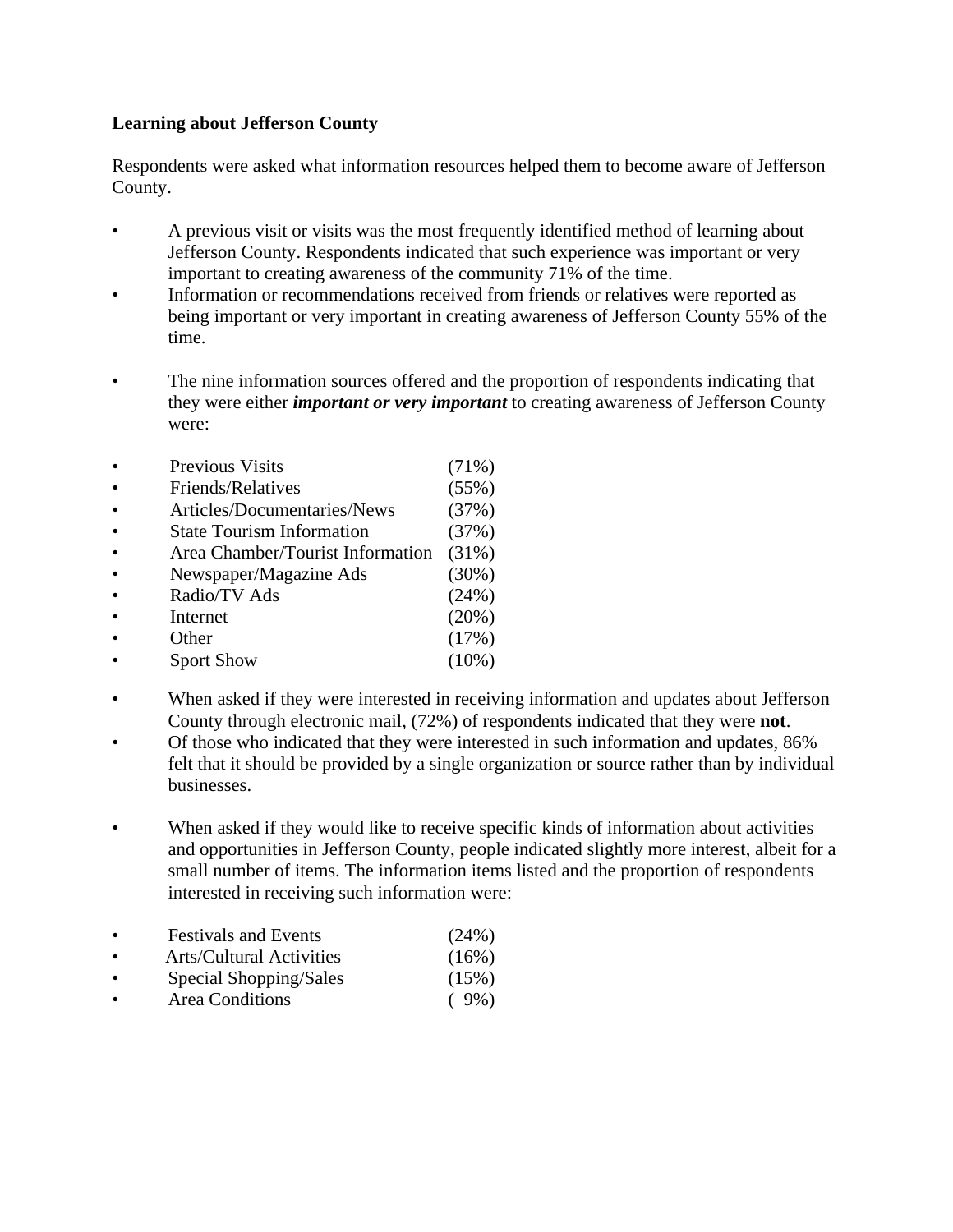#### **Planning Their Trip to Jefferson County**

Respondents were asked to rate the importance of the same nine-information resources in planning this particular trip to Jefferson County. Previous visits and information received from friends and relatives continued to be the items most often identified as important or very important.

Information sources rated as *important or very important* to plans for their current trip were:

• Previous Visits (71%) • Friends/Relatives (55%) • Articles/Documentaries/News (40%) • State Tourism Information (37%) • Area Chamber/Tourist Information (33%) • Newspaper/Magazine Ads (28%) • Radio/TV Ads (23%) • Internet  $(20\%)$ Other  $(17\%)$ Sport Show (10%)

These data suggest that the most productive time to provide information regarding Jefferson County to people is while they are there. However, to reach the maximum number of potential visitors, a broad and balanced marketing scheme will be required.

#### **Jefferson County's Appeal to Others**

Respondents were asked to estimate how appealing Jefferson County might be to various types of visitors.

The majority of respondents felt that Jefferson County would be seen as appealing or very appealing by an array of audiences. According to the respondents, Jefferson County would be seen as *appealing or very appealing* by:

| Seniors                    | $(69\%)$ |
|----------------------------|----------|
| People Similar to Self     | (68%)    |
| Couples (W/O Children)     | (58%)    |
| Men                        | (56%)    |
| Women                      | (55%)    |
| <b>Sports Persons</b>      | (54%)    |
| Children                   | (37%)    |
| <b>Young Professionals</b> | (20%)    |
| College Age Persons        | $(20\%)$ |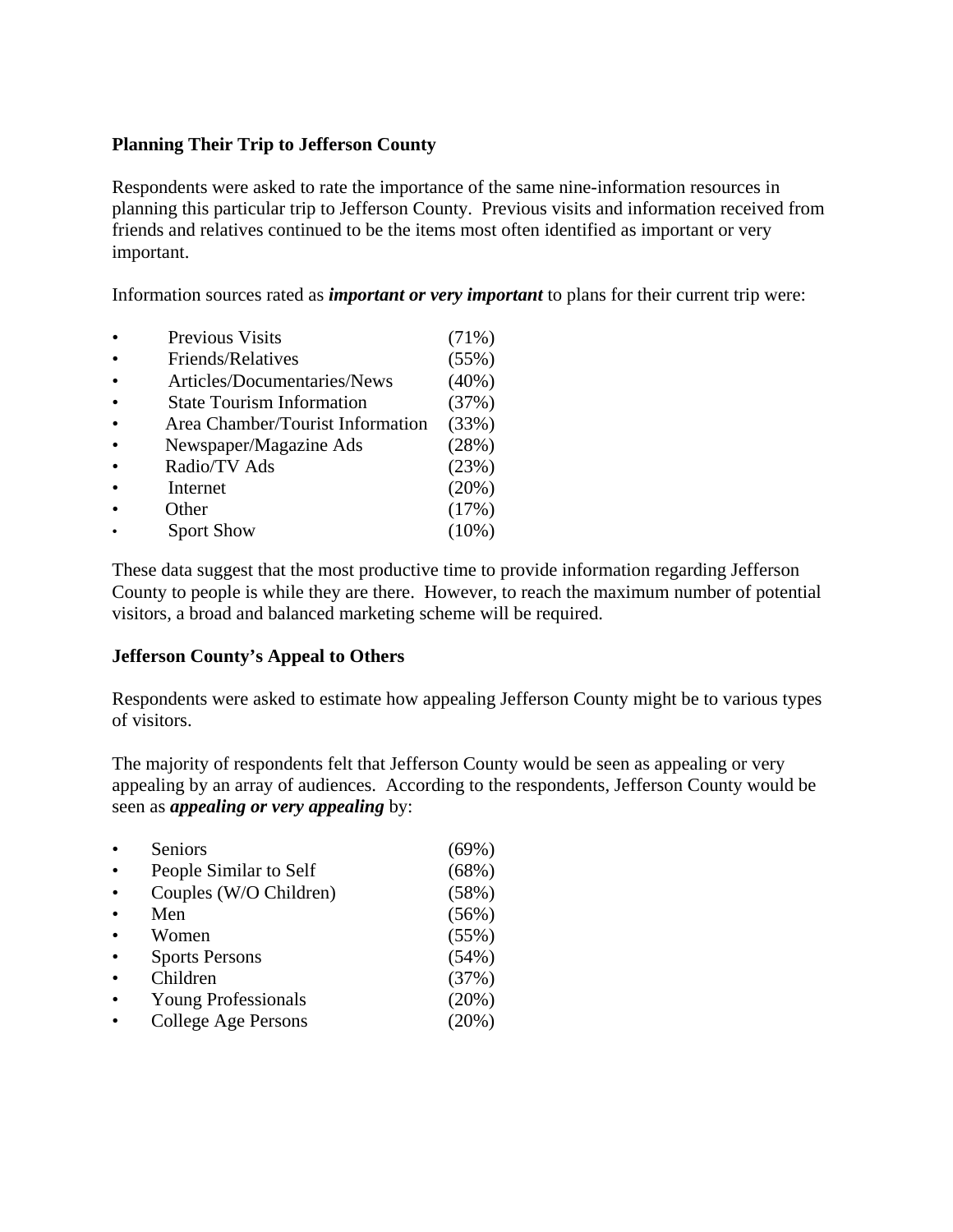# **The July Flea Market**

Thirty-two (22%) of the surveys returned were completed by persons attending the July Flea Market. As a major annual event, the Flea Market warrants specific analysis. However, it must be remembered that the sample size is quite small, and the confidence interval that can be placed around these results is therefore relatively large.

# **Characteristics of Flea Market Visitors**

- The survey 32 useable questionnaires during the Flea Market, representing 85 total visitors.
- Surveys were most often completed by female visitors (75%).
- Respondents ranged in age from 22 to 71-years. The median age of the respondent group was 47-years (8-years younger than the average respondent).
- Respondents most often characterized their household as being a couple with grown (or no) children (47%).
- The next most common household description was that of a two-parent family with children (31%, compared to only 20% of all visitors).
- Respondents most often indicated that their place of residence was Lincoln (25% compared to 15% of all visitors), Beatrice (22% compared to 9.7% of all visitors).The remaining 53% of respondents identified 15 different communities as their home.
- Most Flea Market attendees were from Nebraska (72%).
- Kansas was home to 22% of persons surveyed during the Flea Market.
- Only two other states (Michigan and Texas) were represented.
- Flea Market respondents reported a range of household income levels, but were slightly less likely to be found in the upper ranges than was the average respondent. Of the 30 respondents who answered this question, 7% reported incomes of over \$75,000. The most commonly reported income level was between \$25,000 and \$40,000 (47%). Incomes below \$25,000 were reported by 9% of those responding.
- More than 1-in-4 (28%) Flea Market visitors planned to spend the night away from home in the course of their trip.
- One-third of those spending the night were traveling in an RV.
- Only 1 respondent indicated that they planned to stay in a motel. Camping and staying with friends or relatives were both more common. Consequently, estimates for lodging expenditures were very low, with most respondents indicating no planned expenditures at all.
- Nearly all visitors to the Flea Market (97%) indicated that Jefferson County was their final destination.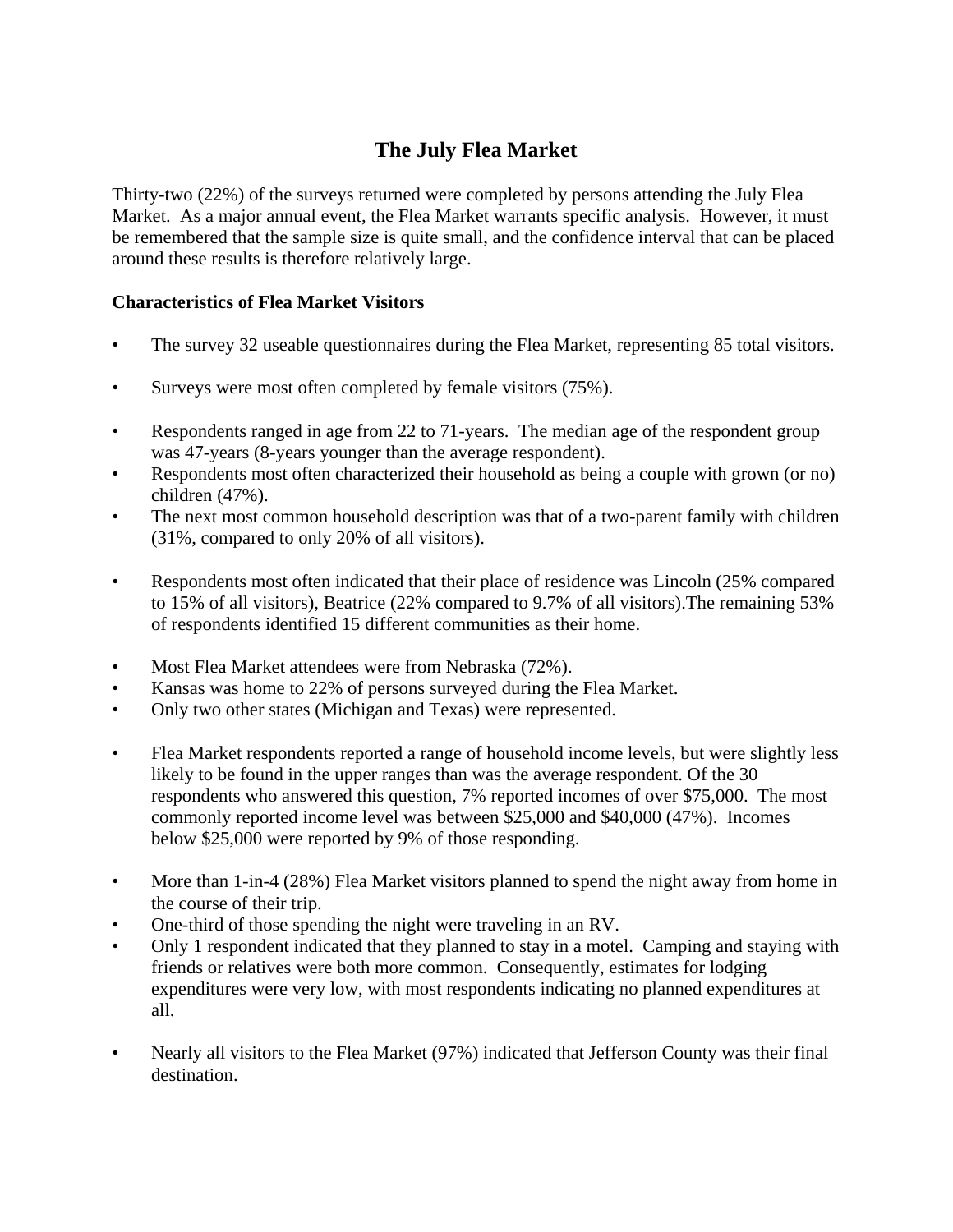- Most visitors to the Flea Market (88%) had come to Jefferson County specifically for that event.
- The great majority of Flea Market visitors (94%) had visited Jefferson County before, with 28% indicating at least 10 visits over the past five-years.
- Most Flea Market visitor parties consisted of two persons (50%) or in a group of three (22%).
- The average group size was 2.7 persons.
- Flea Market visitors were somewhat younger than the average visitor to Jefferson County, and were more likely to travel with children.
- The most frequently reported age group was between 40 and 55 years of age.
- Respondents reported persons of that age in their group 50% the time.
- The next most commonly reported age group was 56 to 70 (41%).
- Respondents reported traveling with children age 12-years or younger 22% of the time.
- Respondents reported traveling with teen age children 19% of the time.
- Respondents reported traveling with persons over 70-years of age 13% of the time.
- All Flea Market visitors indicated that it was likely that they would return (47%) or that they might return (53%).
- Half of those responding indicated that if they did return, they would do so this year.

## **Importance of Community Attributes for Flea Market Visitors**

When asked to rate the importance of 26 community attributes as to their importance in the selection of Jefferson County as a destination or stopping point, items related to the flea market such as a "Festival or Event," "Antiques" and "Shopping" were predictably rated quite high. Those attributes that *more than half* of the respondents labeled as either *important or very important* to their decision to visit Jefferson County included:

- Festival or Event (87%)
- Antiques (73%)
- $\text{Shopping}$  (63%)
- Natural Environment (61%)
- Small Town Feel (57%)
- Rock Creek Station (52%)

Also frequently mentioned as important or very important were:

- Outdoor Experience (47%)
- Scenic Drives (45%)
- Oregon Trail (43%)
- Historical Tour (41%)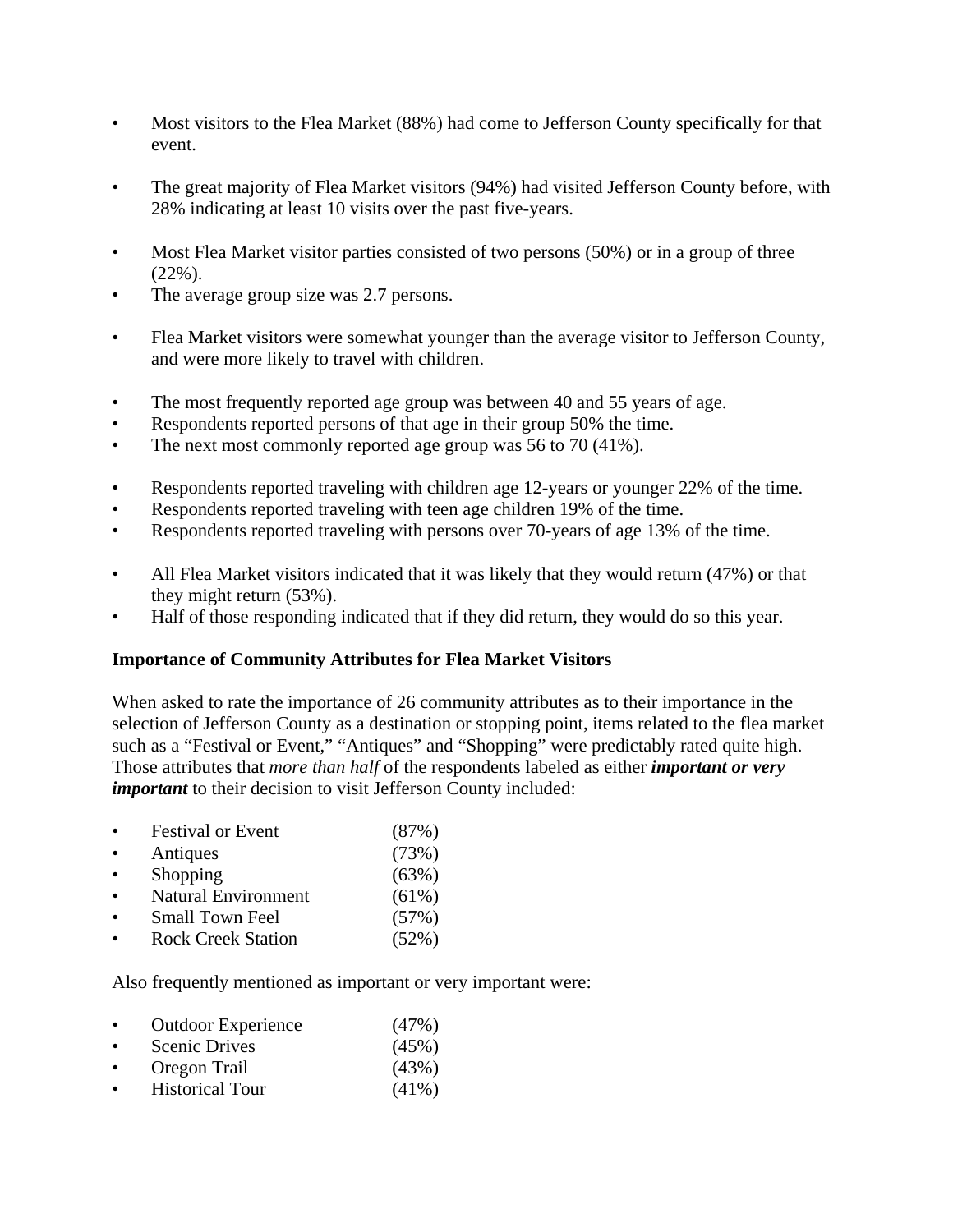#### **Rating of Community Attributes by Flea Market Visitors**

When asked to rate their experience of the same 26 Jefferson County attributes *IF* they had in fact had experience with that item. The Jefferson County attributes most often rated as *good or very good* by Flea Market attendees included:

- Festival or Event (88%) • Natural Environment (86%) • Antiques (75%) • Rock Creek Station (74%) • Outdoor Experience (72%) • Small Town Feel (65%) Oregon Trail (65%) • Historical Tour (53%) • Rock Island Depot (53%) • Shopping  $(52\%)$
- Scenic Drives (50%)

These findings are for the most part very encouraging. Most visitors to the Flea Market found what they were looking for, and in fact often found their expectations to be exceeded, or were at least pleasantly surprised by what they found. This can be seen in the case of outdoor experiences, the Oregon Trail and the Rock Island Depot. However, there appear to have been occasional disappointments, as in the case of shopping.

#### **Flea Market Visitor Spending**

- Flea Market respondents estimated that their parties would spend a total of \$2,919 while they were in Jefferson County.
- The average respondent estimated that their party would spend \$91.09 while in Jefferson County (about \$7 less than the average visitor).
- Flea Market respondents planned to spend nearly half of their money (\$42.88) shopping.

#### **Planning Their Trip to the Flea Market**

Respondents were asked to rate the importance of information resources in planning this particular trip to Jefferson County. Previous visits and information received from friends and relatives continued to be the items most often identified as important or very important.

Information sources rated as *important or very important* to plans for their current trip were:

- Previous Visits (71%) • Friends/Relatives (56%)
- Articles/Documentaries/News (44%)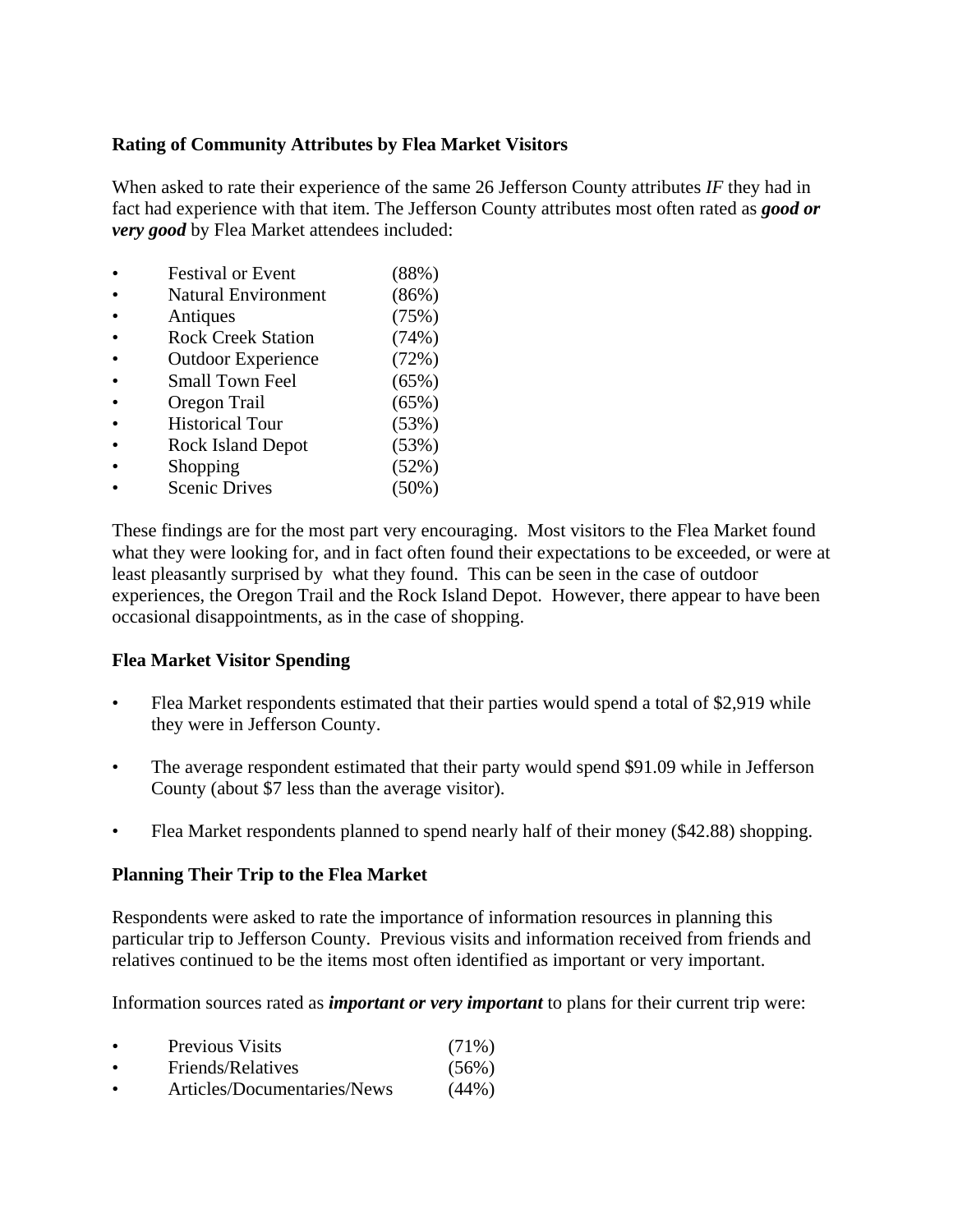- Newspaper/Magazine Ads (40%) • Area Chamber/Tourist Information (36%) • State Tourism Information (29%) • Radio/TV Ads (28%) • Internet  $(21\%)$
- Other  $(10\%)$ • Sport Show (8%)

Except for a somewhat greater influence of print ads, the use of trip planning aids among Flea Market attendees are very similar to those reported by the general population of Jefferson County visitors.

36% of Flea Market visitors indicated that they would be interested in receiving electronic information related to future festivals and events. Interest in other types of information was much lower.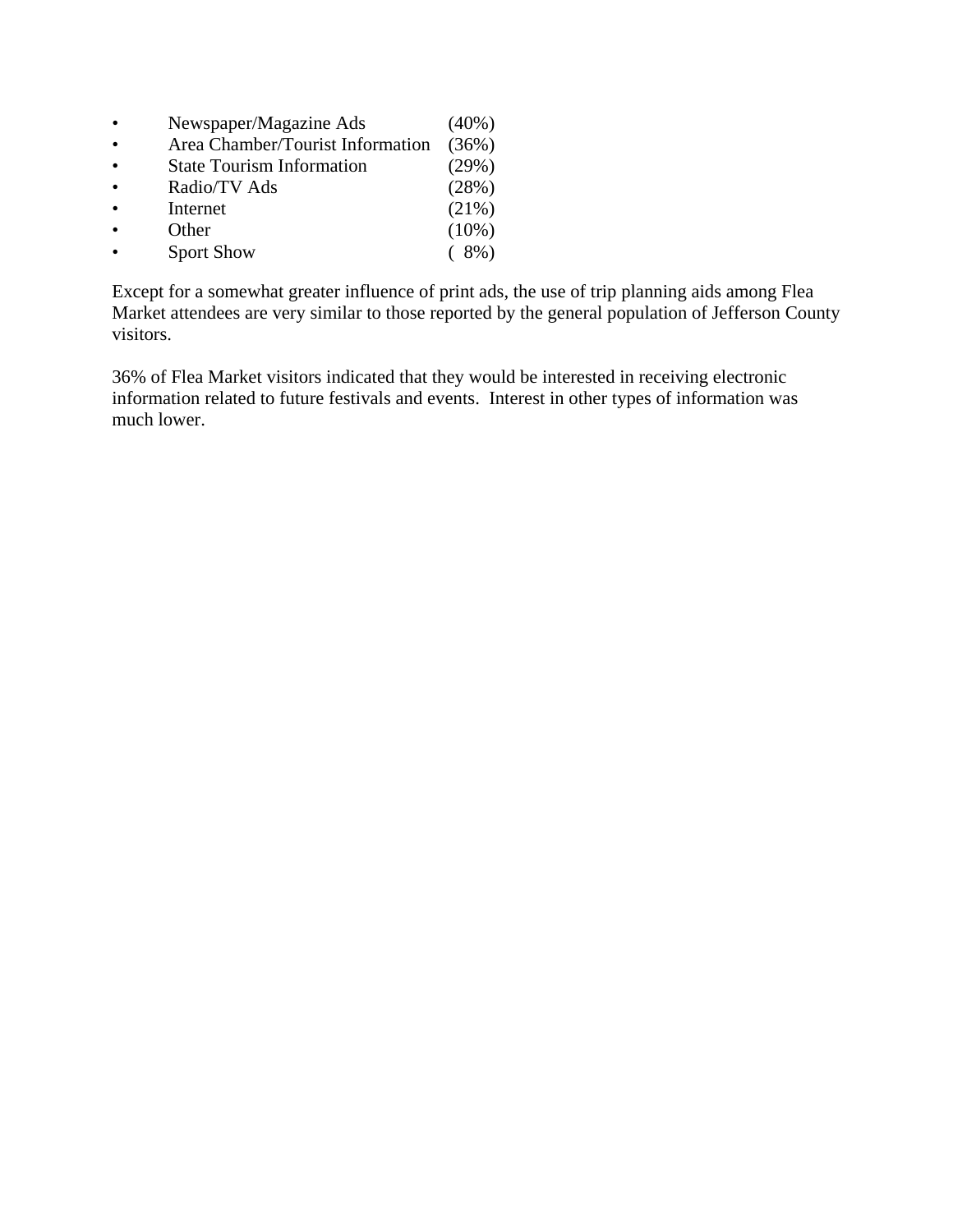# **Selected Tables**

#### **Table 1**

**Perceptions of Change by Repeat Visitors to Jefferson County** 

| <b>Reported Change In:</b>        | % Indicating<br>Improvement | ℅<br>Indicating<br><b>No</b><br>Change | %<br>Indicating<br><b>Decline</b> | <b>Number</b><br>Responding<br>to This<br>Question |
|-----------------------------------|-----------------------------|----------------------------------------|-----------------------------------|----------------------------------------------------|
| <b>Natural Environment</b>        | 32.3                        | 61.6                                   | 6.1                               | 99                                                 |
| <b>Lodging Quality</b>            | 19.0                        | 71.4                                   | 9.5                               | 84                                                 |
| <b>Recreational Opportunities</b> | 33.3                        | 59.4                                   | 7.3                               | 96                                                 |
| <b>Shopping Opportunities</b>     | 26.8                        | 51.5                                   | 21.6                              | 97                                                 |
| <b>Attraction Opportunities</b>   | 36.6                        | 55.9                                   | 7.5                               | 93                                                 |
| <b>Restaurant Selection</b>       | 20.4                        | 56.3                                   | 23.3                              | 103                                                |
| Access In/Around Area             | 42.1                        | 54.7                                   | 3.2                               | 95                                                 |
| <b>General Attractiveness</b>     | 33.7                        | 59.2                                   | 7.1                               | 98                                                 |
| Hospitality/Service               | 34.7                        | 63.2                                   | 2.1                               | 95                                                 |
| <b>Overall Visitor Experience</b> | 38.8                        | 58.2                                   | 3.1                               | 98                                                 |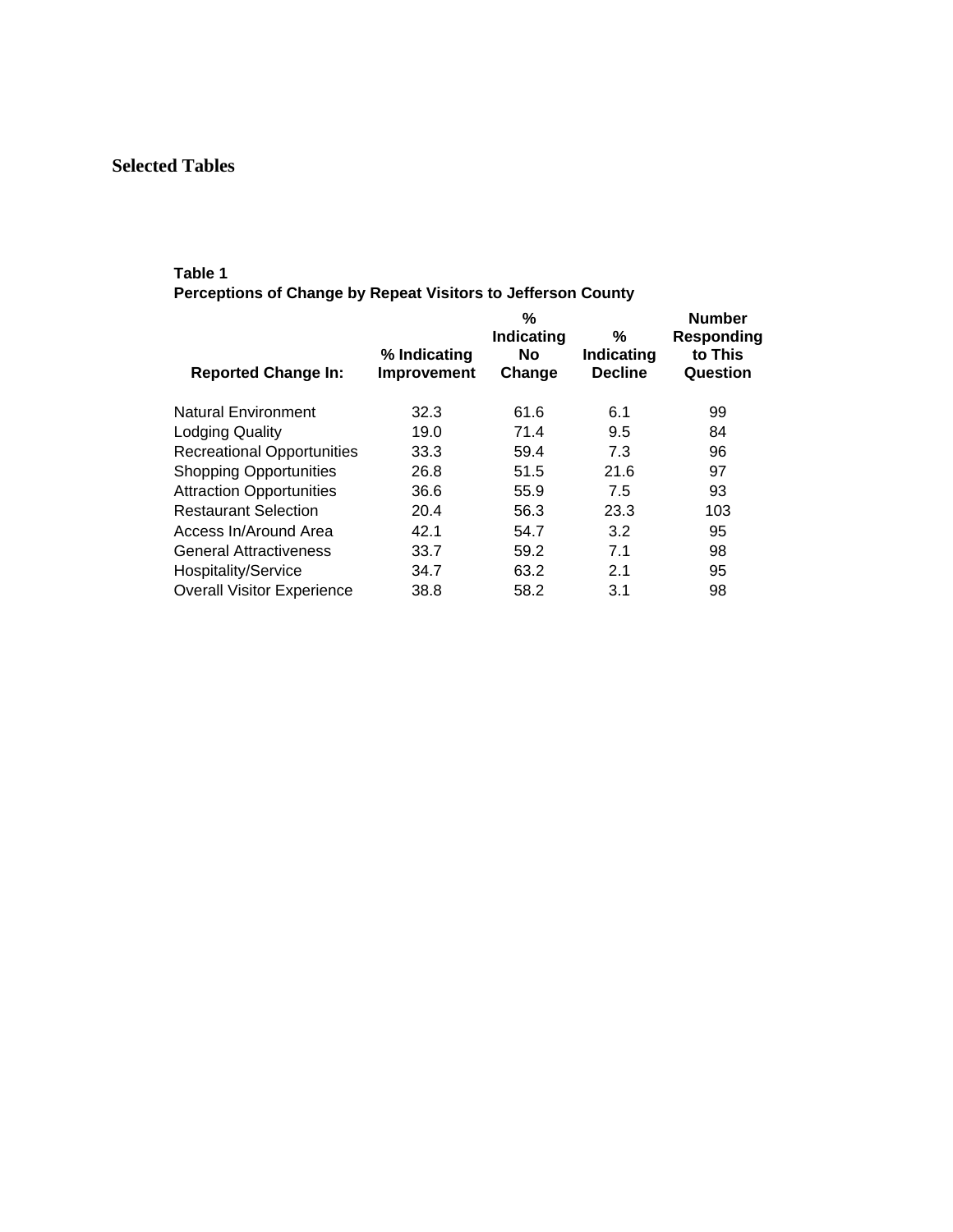#### **Table 2**

#### **Importance of Jefferson County Attractions, Activities and Facilities**

| <b>IMPORTANCE of:</b>          | %<br><b>Indicating</b><br>Important<br>or Very<br>Important | <b>Total Number</b><br><b>Responding</b><br>to This<br>Question |
|--------------------------------|-------------------------------------------------------------|-----------------------------------------------------------------|
| Natural Environment            | 76.6                                                        | 128                                                             |
| <b>Outdoor Experience</b>      | 70.3                                                        | 128                                                             |
| Village/Small Town Feel        | 68.8                                                        | 128                                                             |
| <b>Festival or Event</b>       | 65.4                                                        | 130                                                             |
| <b>Rock Creek Station</b>      | 62.0                                                        | 129                                                             |
| Scenic Drives                  | 60.6                                                        | 132                                                             |
| <b>History/Historical Tour</b> | 60.2                                                        | 128                                                             |
| Oregon Trail                   | 60.2                                                        | 128                                                             |
| Shopping                       | 56.0                                                        | 125                                                             |
| Antiques                       | 55.0                                                        | 129                                                             |
| Area Lakes, Streams, Rivers    | 51.9                                                        | 129                                                             |
| <b>Rock Island Depot</b>       | 48.4                                                        | 122                                                             |
| Area Has Lots of Attractions   | 48.4                                                        | 122                                                             |
| Crystal Springs Campground     | 46.8                                                        | 126                                                             |
| <b>Specific Restaurant</b>     | 44.8                                                        | 125                                                             |
| Museums                        | 44.6                                                        | 121                                                             |
| Near Friends/Relatives         | 40.3                                                        | 124                                                             |
| <b>Bird/Wildlife Viewing</b>   | 38.3                                                        | 128                                                             |
| Architecture                   | 37.5                                                        | 120                                                             |
| Fishing/Hunting                | 36.2                                                        | 130                                                             |
| Hiking/Biking Trails           | 32.6                                                        | 129                                                             |
| Entertainment/Night Life       | 28.3                                                        | 120                                                             |
| Mausoleum                      | 20.4                                                        | 113                                                             |
| Fitness Center                 | 15.4                                                        | 123                                                             |
| Bed & Breakfast                | 12.4                                                        | 121                                                             |
| Golf Course                    | 10.8                                                        | 120                                                             |